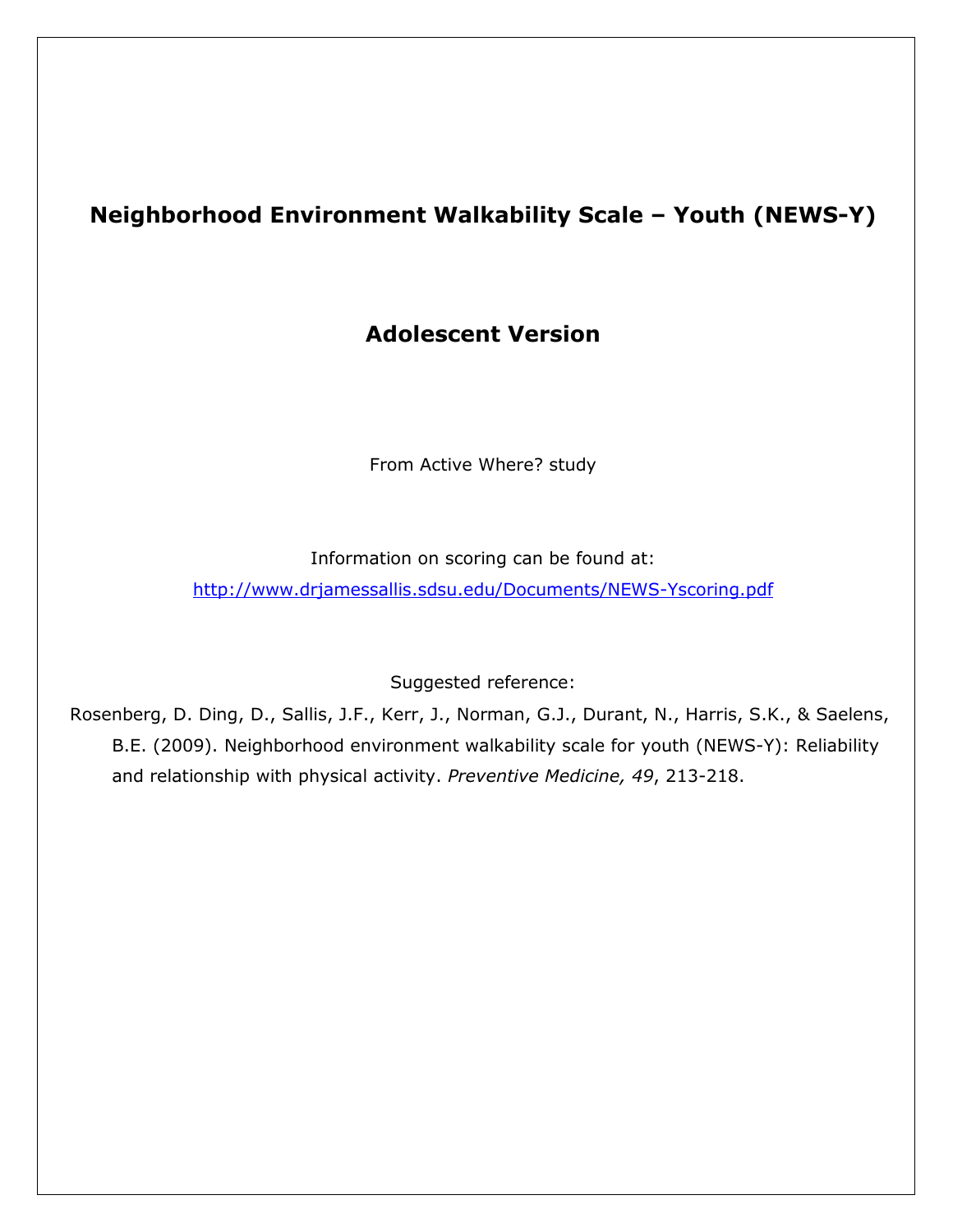

#### A. Stores and Other Public Places in Your Neighborhood

About how long would it take you to walk from your home to the nearest stores or places listed below? Please circle the time it would take you to walk to each place, even if you don't normally go there.

| Ex:            | gas station                                             | $1-5$ min |            | 6-10 min $(11-20 \text{ min})$ | 21-30 min | $31 + min$ | don't know                                              |
|----------------|---------------------------------------------------------|-----------|------------|--------------------------------|-----------|------------|---------------------------------------------------------|
| 1              | convenience/corner store/<br>small grocery store/bodega | $1-5$ min | 6-10 min   | 11-20 min                      | 21-30 min | $31 + min$ | don't know                                              |
| $\overline{2}$ | supermarket                                             | $1-5$ min | $6-10$ min | 11-20 min                      | 21-30 min | $31 + min$ | don't know                                              |
| 3              | hardware store                                          | $1-5$ min | $6-10$ min | 11-20 min                      | 21-30 min | $31+ min$  | don't know                                              |
| 4              | fruit/vegetable market                                  | $1-5$ min | $6-10$ min | 11-20 min                      | 21-30 min | $31 + min$ | don't know                                              |
| 5              | laundry or dry cleaners                                 | $1-5$ min | 6-10 min   | 11-20 min                      | 21-30 min | $31 + min$ | don't know                                              |
| 6              | clothing store                                          | $1-5$ min | 6-10 min   | 11-20 min                      | 21-30 min | $31 + min$ | don't know                                              |
| 7              | post office                                             | $1-5$ min | 6-10 min   | 11-20 min                      | 21-30 min | $31 + min$ | don't know                                              |
| $8\,$          | library                                                 | $1-5$ min | $6-10$ min | 11-20 min                      | 21-30 min | $31 + min$ | don't know                                              |
| 9              | elementary school                                       | $1-5$ min | 6-10 min   | 11-20 min                      | 21-30 min | $31 + min$ | don't know                                              |
| 10             | middle or high school                                   | $1-5$ min | 6-10 min   | 11-20 min                      | 21-30 min | $31 + min$ | don't know                                              |
| 11             | book store                                              | $1-5$ min | $6-10$ min | 11-20 min                      | 21-30 min | $31+ min$  | don't know                                              |
| 12             | fast food restaurant                                    | $1-5$ min | $6-10$ min | 11-20 min                      | 21-30 min | $31 + min$ | don't know                                              |
| 13             | coffee place                                            | $1-5$ min | 6-10 min   | 11-20 min                      | 21-30 min | $31 + min$ | don't know                                              |
| 4              | bank/credit union                                       | $1-5$ min | 6-10 min   | 11-20 min                      | 21-30 min | $31 + min$ | don't know                                              |
| 15             | non-fast food restaurant                                | $1-5$ min | 6-10 min   | 11-20 min                      | 21-30 min | $31 + min$ | don't know                                              |
| 16             | video store                                             | $1-5$ min | 6-10 min   | 11-20 min                      | 21-30 min | $31 + min$ | don't know                                              |
|                | 17 pharmacy/drug store                                  |           |            |                                |           |            | 1-5 min 6-10 min 11-20 min 21-30 min 31+ min don't know |
| 18             | hairdressers/barber shop                                | $1-5$ min | 6-10 min   | 11-20 min                      | 21-30 min | $31 + min$ | don't know                                              |
| 19             | any offices/worksites                                   | $1-5$ min | 6-10 min   | 11-20 min                      | 21-30 min | $31 + min$ | don't know                                              |
| 20             | bus, subway or train stop                               | $1-5$ min | 6-10 min   | 11-20 min                      | 21-30 min | $31 + min$ | don't know                                              |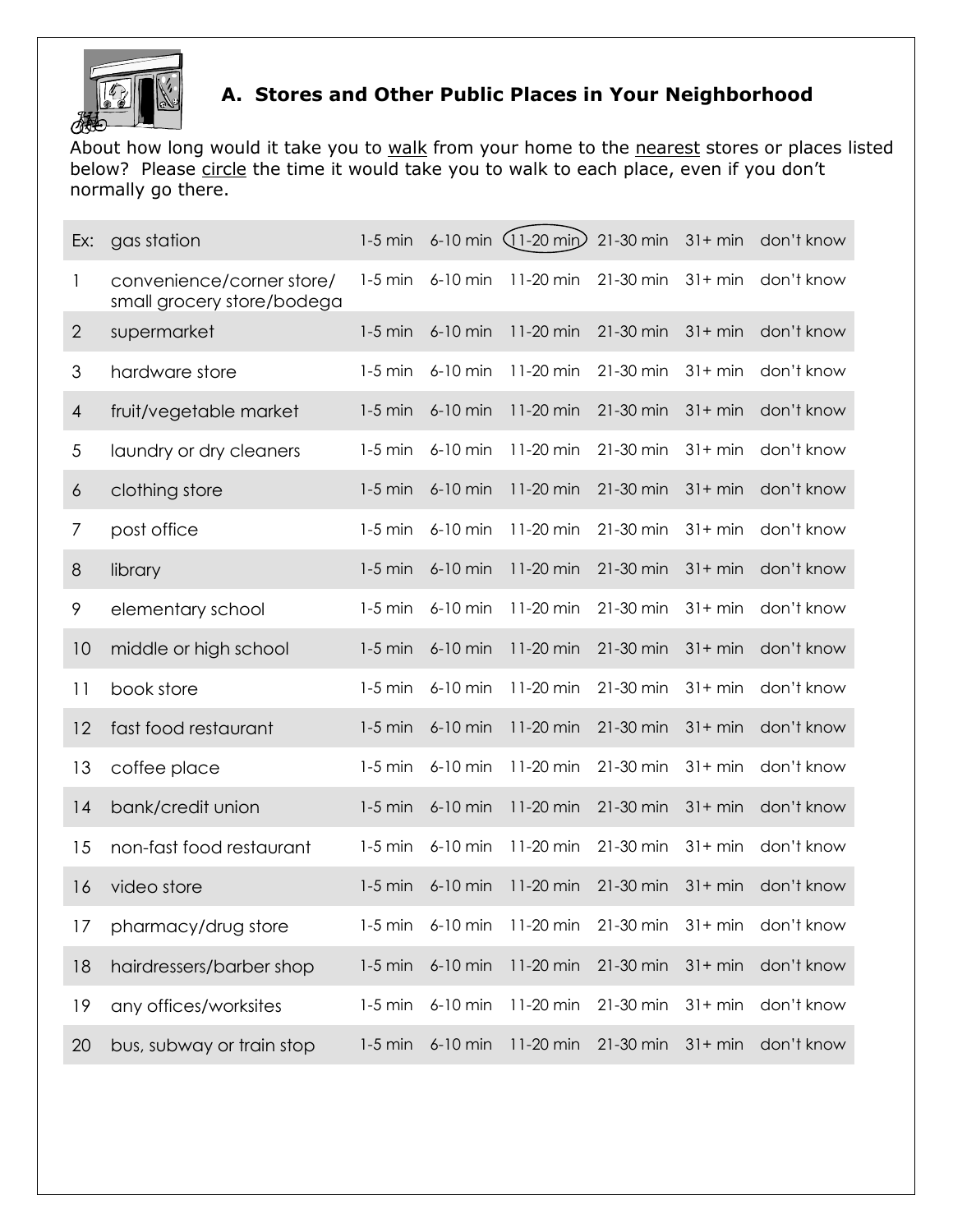

## B. Recreation Places in Your Neighborhood

About how long would it take you to walk from your home to the nearest recreation place listed below? Please circle the time it would take you to walk to each place, even if you don't normally go there.

|                | indoor recreation or exercise<br>facility (public or private)                                | $1-5$ min | 6-10 min   | 11-20 min | 21-30 min | $31 + min$ | don't know |
|----------------|----------------------------------------------------------------------------------------------|-----------|------------|-----------|-----------|------------|------------|
| $\overline{2}$ | beach, lake, river, or creek                                                                 | $1-5$ min | 6-10 min   | 11-20 min | 21-30 min | $31 + min$ | don't know |
| 3              | bike/hiking/walking trails, paths                                                            | $1-5$ min | 6-10 min   | 11-20 min | 21-30 min | $31+ min$  | don't know |
| $\overline{4}$ | basketball court                                                                             | $1-5$ min | 6-10 min   | 11-20 min | 21-30 min | $31 + min$ | don't know |
| 5              | other playing fields/courts (like<br>soccer, football, softball, tennis,<br>skate park etc.) | $1-5$ min | $6-10$ min | 11-20 min | 20-30 min | $30+$ min  | don't know |
| 6              | <b>YMCA</b>                                                                                  | $1-5$ min | 6-10 min   | 11-20 min | 21-30 min | $31 + min$ | don't know |
| 7              | boys and girls club                                                                          | $1-5$ min | 6-10 min   | 11-20 min | 21-30 min | $31+ min$  | don't know |
| 8              | swimming pool                                                                                | $1-5$ min | 6-10 min   | 11-20 min | 21-30 min | $31 + min$ | don't know |
| 9              | walking / running track                                                                      | $1-5$ min | 6-10 min   | 11-20 min | 21-30 min | $31+ min$  | don't know |
| 10             | school with recreation facilities<br>open to the public                                      | $1-5$ min | 6-10 min   | 11-20 min | 21-30 min | $31 + min$ | don't know |
| 11             | small public park                                                                            | $1-5$ min | 6-10 min   | 11-20 min | 21-30 min | $31+ min$  | don't know |
| 12             | large public park                                                                            | $1-5$ min | 6-10 min   | 11-20 min | 21-30 min | $31 + min$ | don't know |
| 13             | public playground with<br>equipment                                                          | $1-5$ min | 6-10 min   | 11-20 min | 21-30 min | $31 + min$ | don't know |
| 14             | public open space (grass or<br>sand/dirt) that is not a park                                 | $1-5$ min | $6-10$ min | 11-20 min | 21-30 min | $31 + min$ | don't know |

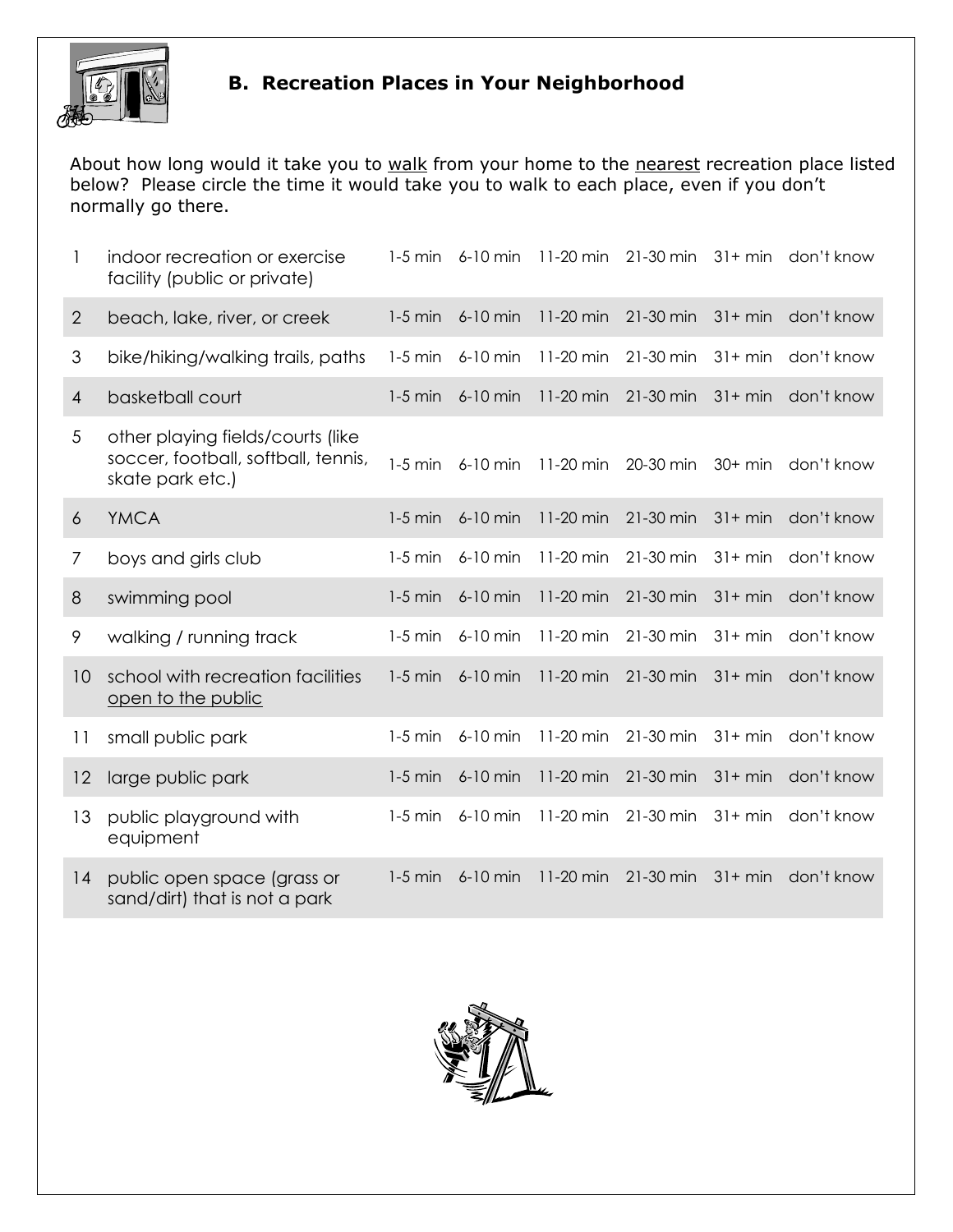

#### C. Types of homes in your neighborhood

While thinking about the places where people live in your neighborhood, please circle an answer for each of the following questions. Your neighborhood is the local area around your home, within a 10-15 minute walk in any direction.

| 1. How common are separate or stand alone one family homes in your neighborhood?<br>There are: |                |      |                |                                                                                |
|------------------------------------------------------------------------------------------------|----------------|------|----------------|--------------------------------------------------------------------------------|
| 1                                                                                              | $\overline{2}$ | 3    | 4              | 5                                                                              |
| None                                                                                           | A few          | Some | A lot          | All the residences are<br>separate one family homes                            |
| There are:                                                                                     |                |      |                | 2. How common are connected townhouses or rows of houses in your neighborhood? |
| 1                                                                                              | 2              | 3    | $\overline{4}$ | 5                                                                              |
| None                                                                                           | A few          | Some | A lot          | All the residences are<br>townhouses or row houses                             |
| 3. How common are multiple family or duplex homes in your neighborhood?<br>There are:          |                |      |                |                                                                                |
| 1                                                                                              | $\overline{2}$ | 3    | 4              | 5                                                                              |
| None                                                                                           | A few          | Some | A lot          | All the residences are<br>multiple family/duplex homes                         |
| 4. How common are apartment or condo buildings in your neighborhood?<br>There are:             |                |      |                |                                                                                |
| 1                                                                                              | 2              | 3    | 4              | 5                                                                              |
| None                                                                                           | A few          | Some | A lot          | All the residences are<br>in apartment or condo buildings                      |
|                                                                                                |                |      |                |                                                                                |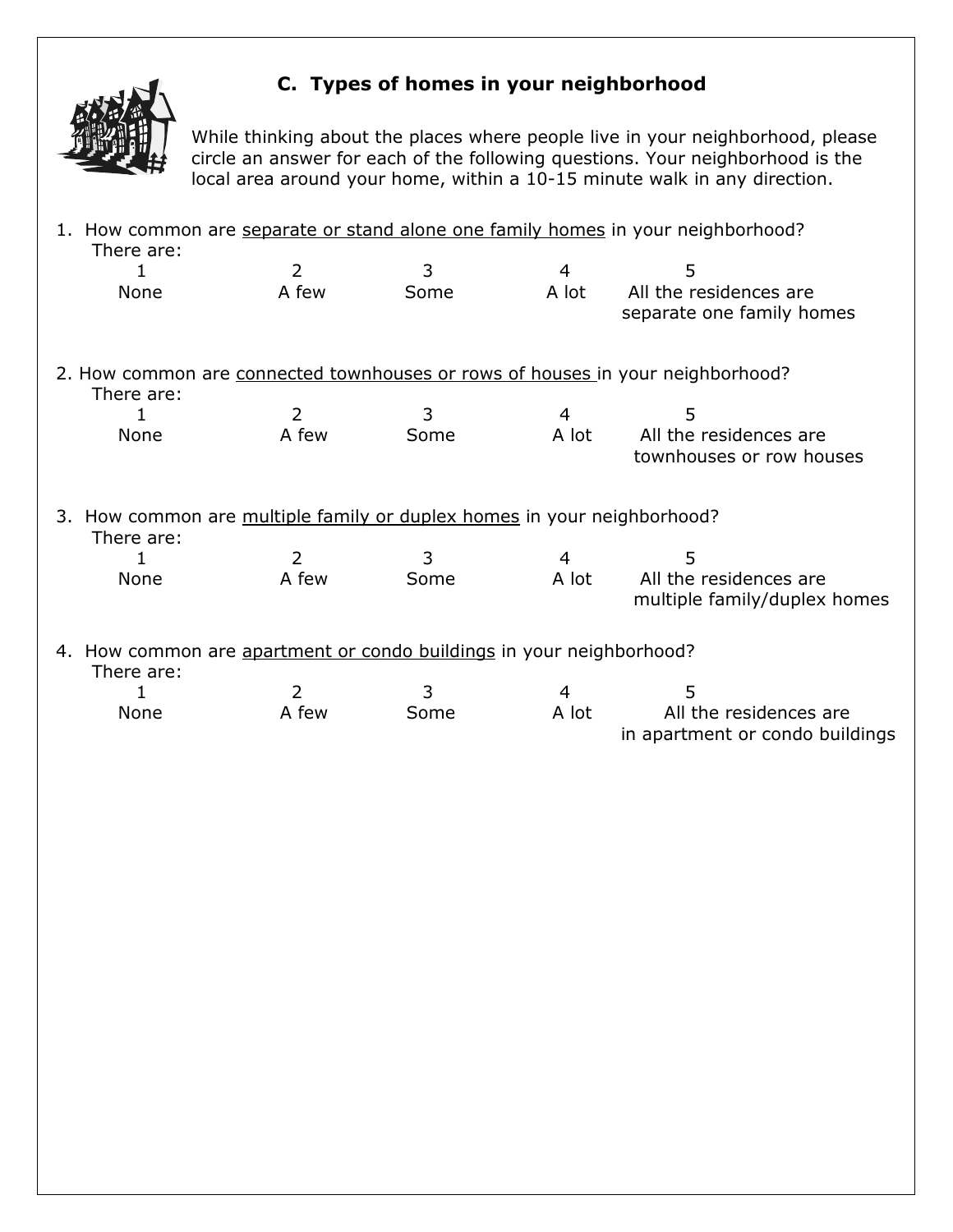

#### D. Access to services

Please circle the answer that best applies to you and your neighborhood. Both local and within walking distance mean within a 10-15 minute walk from your home.

|                | 1. Stores are within easy walking distance of my home. | 3                                                                       | 4                                                                                                       |
|----------------|--------------------------------------------------------|-------------------------------------------------------------------------|---------------------------------------------------------------------------------------------------------|
| strongly       | somewhat                                               | somewhat                                                                | strongly                                                                                                |
| disagree       | disagree                                               | agree                                                                   | agree                                                                                                   |
|                |                                                        |                                                                         |                                                                                                         |
|                | 2. Parking is difficult in local shopping areas.       |                                                                         |                                                                                                         |
|                |                                                        | 3                                                                       | $\overline{\mathcal{A}}$                                                                                |
| strongly       | somewhat                                               | somewhat                                                                | strongly                                                                                                |
| disagree       | disagree                                               | agree                                                                   | agree                                                                                                   |
|                |                                                        |                                                                         | 3. There are many places to go (alone or with someone) within easy walking distance of my home.         |
|                | 2                                                      | 3                                                                       |                                                                                                         |
| strongly       | somewhat                                               | somewhat                                                                | strongly                                                                                                |
| disagree       | disagree                                               | agree                                                                   | agree                                                                                                   |
|                | 2                                                      | 3                                                                       | 4. From my home, it is easy to walk to a transit stop (bus, subway, train), alone or with someone.<br>4 |
| strongly       | somewhat                                               | somewhat                                                                | strongly                                                                                                |
| disagree       | disagree                                               | agree                                                                   | agree                                                                                                   |
| with someone). |                                                        |                                                                         | 5. The streets in my neighborhood are hilly, making my neighborhood difficult to walk in (alone or      |
|                | $\overline{2}$                                         | 3                                                                       | 4                                                                                                       |
| strongly       | somewhat                                               | somewhat                                                                | strongly                                                                                                |
| disagree       | disagree                                               | agree                                                                   | agree                                                                                                   |
|                |                                                        | get from place to place (for example, freeways, railway lines, rivers). | 6. There are major barriers to walking (alone or with someone) in my local area that make it hard to    |
| strongly       | somewhat                                               | somewhat                                                                | strongly                                                                                                |
| disagree       | disagree                                               | agree                                                                   | agree                                                                                                   |
|                |                                                        |                                                                         |                                                                                                         |
|                |                                                        |                                                                         |                                                                                                         |
|                |                                                        |                                                                         |                                                                                                         |
|                |                                                        |                                                                         |                                                                                                         |
|                |                                                        |                                                                         |                                                                                                         |
|                |                                                        |                                                                         |                                                                                                         |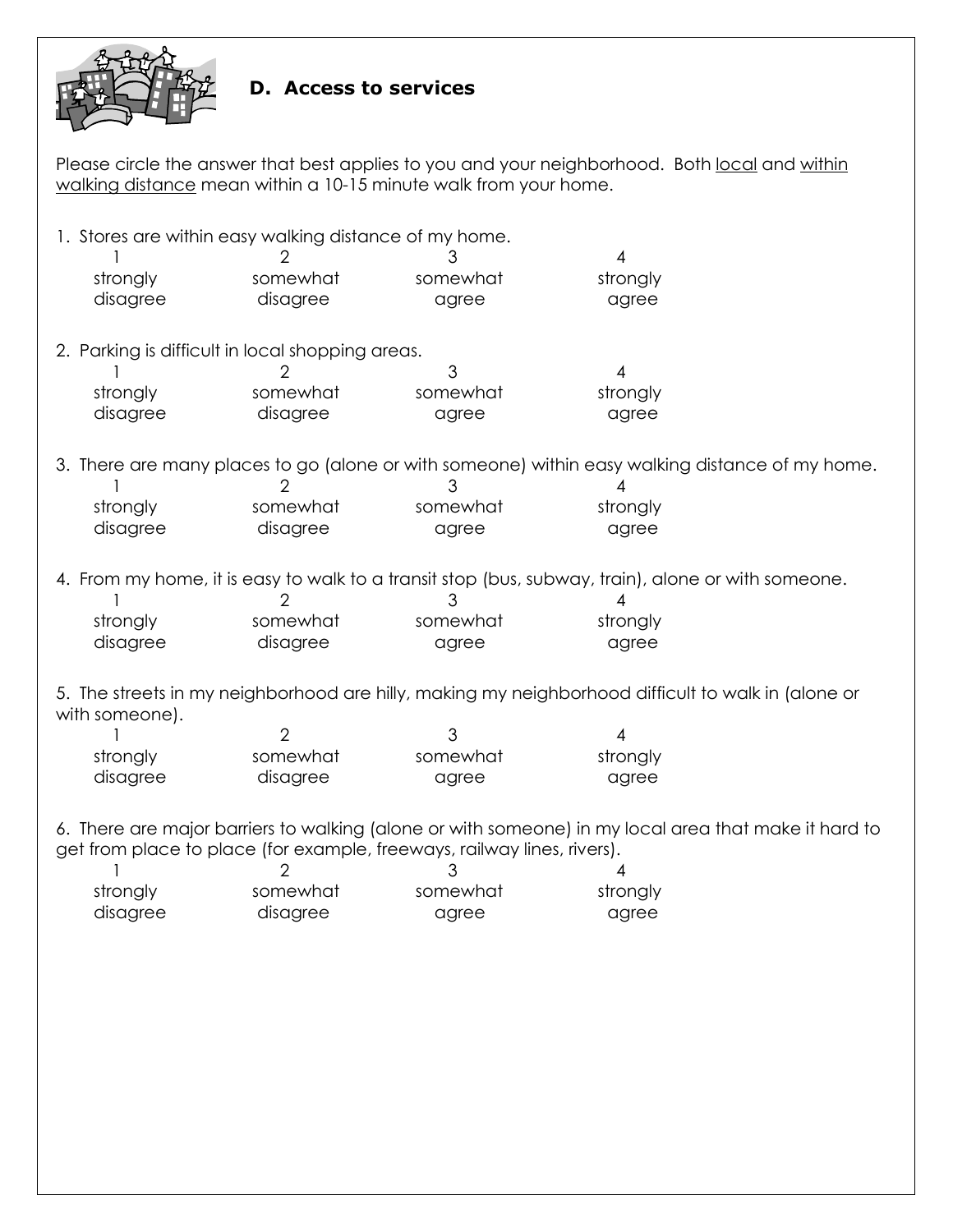

#### E. Streets in my neighborhood

Please circle the answer that best applies to you and your neighborhood.

1. The streets in my neighborhood do not have many cul-de-sacs (dead-end streets).

| strongly | somewhat | somewhat | strongly |
|----------|----------|----------|----------|
| disagree | disagree | agree    | agree    |

2. The distance between intersections (where streets cross) in my neighborhood is usually short (100 yards or less; the length of a football field or less).

| strongly | somewhat | somewhat | strongly |
|----------|----------|----------|----------|
| disagree | disagree | agree    | agree    |

3. There are many different routes for getting from place to place in my neighborhood (I don't have to go the same way every time).

| strongly | somewhat | somewhat | strongly |
|----------|----------|----------|----------|
| disagree | disagree | agree    | agree    |



#### F. Places for walking

Please circle the answer that best applies to you and your neighborhood.

1. There are sidewalks on most of the streets in my neighborhood.

| strongly | somewhat | somewhat | strongly |
|----------|----------|----------|----------|
| disagree | disagree | agree    | agree    |

2. Sidewalks are separated from the road/traffic in my neighborhood by parked cars. 1 2 3 4 strongly somewhat somewhat strongly disagree disagree agree agree agree

3. There is grass/dirt between the streets and the sidewalks in my neighborhood.

| strongly | somewhat | somewhat | strongly |
|----------|----------|----------|----------|
| disagree | disagree | agree    | agree    |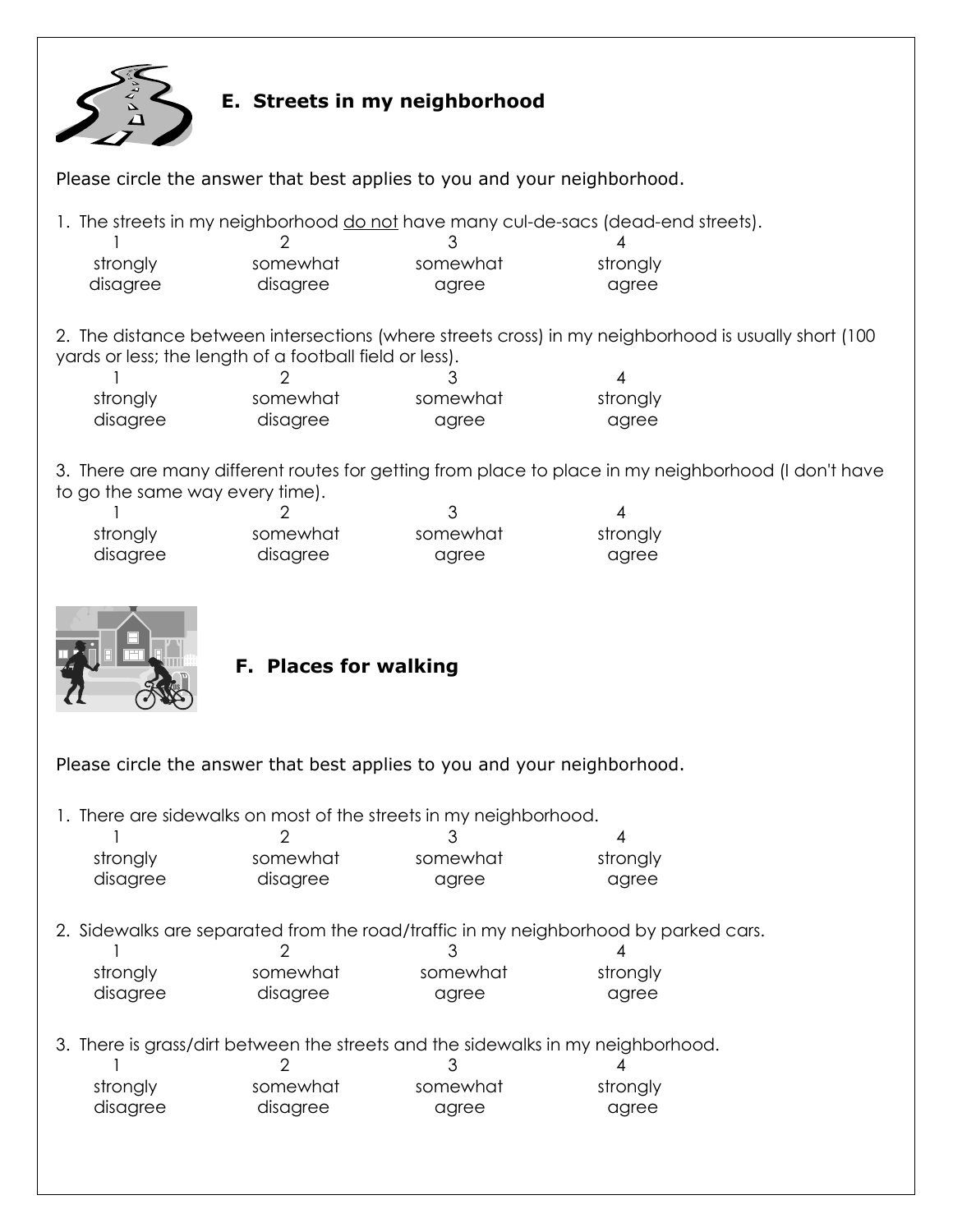

# G. Neighborhood surroundings

| Please circle the answer that best applies to you and your neighborhood.      |                                                          |                                                                                   |                                                                                                  |  |
|-------------------------------------------------------------------------------|----------------------------------------------------------|-----------------------------------------------------------------------------------|--------------------------------------------------------------------------------------------------|--|
|                                                                               |                                                          |                                                                                   |                                                                                                  |  |
|                                                                               | 1. There are trees along the streets in my neighborhood. |                                                                                   |                                                                                                  |  |
|                                                                               |                                                          | 3                                                                                 | 4                                                                                                |  |
| strongly                                                                      | somewhat                                                 | somewhat                                                                          | strongly                                                                                         |  |
| disagree                                                                      | disagree                                                 | agree                                                                             | agree                                                                                            |  |
|                                                                               |                                                          |                                                                                   |                                                                                                  |  |
|                                                                               |                                                          | 2. There are many interesting things to look at while walking in my neighborhood. |                                                                                                  |  |
|                                                                               |                                                          |                                                                                   |                                                                                                  |  |
| strongly                                                                      | somewhat                                                 | somewhat                                                                          | strongly                                                                                         |  |
| disagree                                                                      | disagree                                                 | agree                                                                             | agree                                                                                            |  |
|                                                                               |                                                          |                                                                                   |                                                                                                  |  |
|                                                                               |                                                          |                                                                                   | 3. There are many beautiful natural things to look at in my neighborhood (e.g., gardens, views). |  |
|                                                                               |                                                          |                                                                                   | 4                                                                                                |  |
| strongly                                                                      | somewhat                                                 | somewhat                                                                          | strongly                                                                                         |  |
| disagree                                                                      | disagree                                                 | agree                                                                             | agree                                                                                            |  |
|                                                                               |                                                          |                                                                                   |                                                                                                  |  |
| 4. There are many buildings/homes in my neighborhood that are nice to look at |                                                          |                                                                                   |                                                                                                  |  |
|                                                                               |                                                          | 3                                                                                 |                                                                                                  |  |
| strongly                                                                      | somewhat                                                 | somewhat                                                                          | strongly                                                                                         |  |
| disagree                                                                      | disagree                                                 | agree                                                                             | agree                                                                                            |  |
|                                                                               |                                                          |                                                                                   |                                                                                                  |  |
|                                                                               |                                                          |                                                                                   |                                                                                                  |  |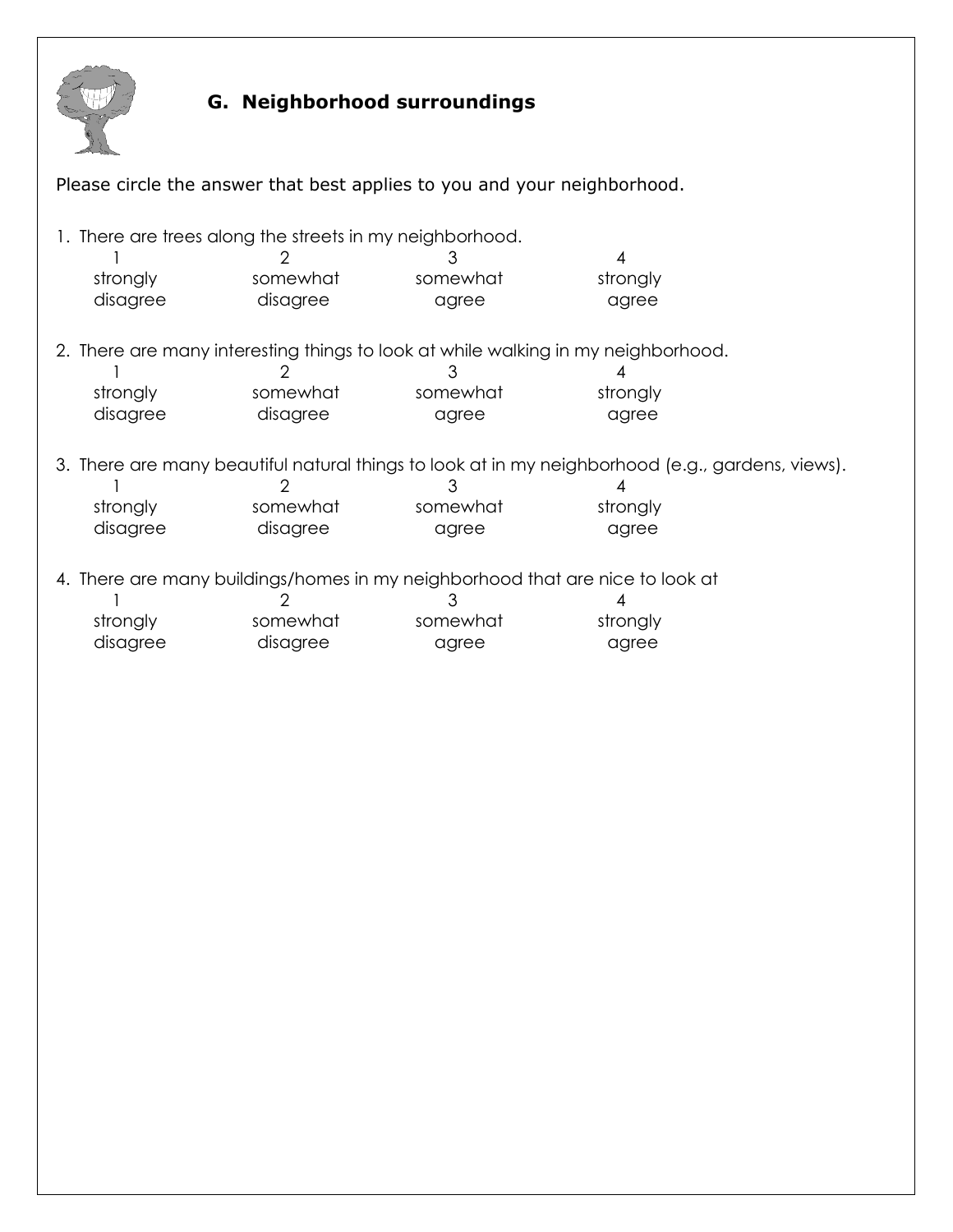

# H. Neighborhood safety

| Please circle the answer that best applies to you and your neighborhood. |                                                                                                                                                  |                                                                                  |                                                                                                      |  |  |
|--------------------------------------------------------------------------|--------------------------------------------------------------------------------------------------------------------------------------------------|----------------------------------------------------------------------------------|------------------------------------------------------------------------------------------------------|--|--|
|                                                                          | 1. There is so much traffic along nearby streets that it makes it difficult or unpleasant to walk (alone or<br>with someone) in my neighborhood. |                                                                                  |                                                                                                      |  |  |
|                                                                          |                                                                                                                                                  | 3                                                                                | 4                                                                                                    |  |  |
| strongly                                                                 | somewhat                                                                                                                                         | somewhat                                                                         | strongly                                                                                             |  |  |
| disagree                                                                 | disagree                                                                                                                                         | agree                                                                            | agree                                                                                                |  |  |
|                                                                          |                                                                                                                                                  | 2. The speed of traffic on most nearby streets is usually slow (30 mph or less). |                                                                                                      |  |  |
|                                                                          |                                                                                                                                                  | 3                                                                                |                                                                                                      |  |  |
| strongly                                                                 | somewhat                                                                                                                                         | somewhat                                                                         | strongly                                                                                             |  |  |
| disagree                                                                 | disagree                                                                                                                                         | agree                                                                            | agree                                                                                                |  |  |
|                                                                          |                                                                                                                                                  | 3. Most drivers go faster than the posted speed limits in my neighborhood.       |                                                                                                      |  |  |
|                                                                          |                                                                                                                                                  | З                                                                                | 4                                                                                                    |  |  |
| strongly                                                                 | somewhat                                                                                                                                         | somewhat                                                                         | strongly                                                                                             |  |  |
| disagree                                                                 | disagree                                                                                                                                         | agree                                                                            | agree                                                                                                |  |  |
| 4. My neighborhood streets have good lighting at night.                  |                                                                                                                                                  |                                                                                  |                                                                                                      |  |  |
|                                                                          |                                                                                                                                                  | 3                                                                                | 4                                                                                                    |  |  |
| strongly                                                                 | somewhat                                                                                                                                         | somewhat                                                                         | strongly                                                                                             |  |  |
| disagree                                                                 | disagree                                                                                                                                         | agree                                                                            | agree                                                                                                |  |  |
|                                                                          |                                                                                                                                                  |                                                                                  | 5. Walkers and bikers on the streets in my neighborhood can be easily seen by people in their homes. |  |  |
|                                                                          |                                                                                                                                                  | З                                                                                |                                                                                                      |  |  |
| strongly                                                                 | somewhat                                                                                                                                         | somewhat                                                                         | strongly                                                                                             |  |  |
| disagree                                                                 | disagree                                                                                                                                         | agree                                                                            | agree                                                                                                |  |  |
|                                                                          |                                                                                                                                                  |                                                                                  | 6. There are crosswalks and signals to help walkers cross busy streets in my neighborhood.           |  |  |
|                                                                          |                                                                                                                                                  |                                                                                  |                                                                                                      |  |  |
| strongly                                                                 | somewhat                                                                                                                                         | somewhat                                                                         | strongly                                                                                             |  |  |
| disagree                                                                 | disagree                                                                                                                                         | agree                                                                            | agree                                                                                                |  |  |
|                                                                          | 7. When walking in my neighborhood there are a lot of exhaust fumes.                                                                             |                                                                                  |                                                                                                      |  |  |
|                                                                          | 2                                                                                                                                                | 3                                                                                | 4                                                                                                    |  |  |
| strongly                                                                 | somewhat                                                                                                                                         | somewhat                                                                         | strongly                                                                                             |  |  |
| disagree                                                                 | disagree                                                                                                                                         | agree                                                                            | agree                                                                                                |  |  |
|                                                                          |                                                                                                                                                  |                                                                                  |                                                                                                      |  |  |
|                                                                          |                                                                                                                                                  |                                                                                  |                                                                                                      |  |  |